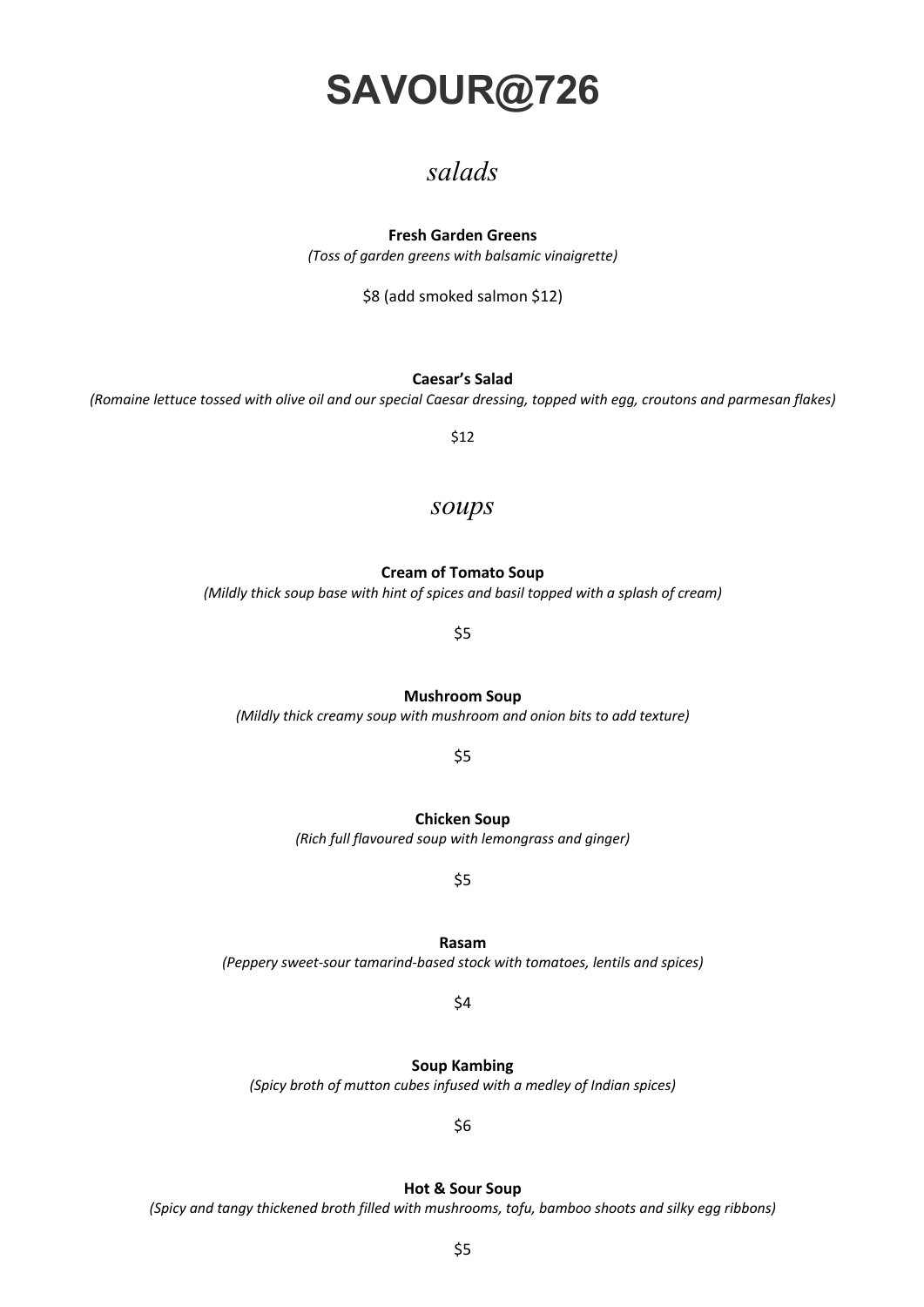### *starters*

### **Chicken Tikka Platter**

*(Trio of chicken tikka, murgh malai & hariyali tikka straight out of the tandoor)*

\$12 (2 each) | \$18 (3 each)

### **Seafood Tikka Platter**

*(Trio of prawns, fish and salmon tikka straight out of the tandoor)*

\$15 (3 each) I \$21 (5 each)

**Chicken Sheekh Kebab**

*(Long chicken patty marinated in a variety of Indian spices and grilled in the tandoor)*

\$16 (2 skewers) I \$24 (3 skewers)

### **Grilled Vegetable Skewers**

*(Grilled skewers of cottage cheese, red capsicum, yellow squash, zucchini)*

\$8 (2 skewers) I \$12 (3 skewers)

**Ghobi 65**

*(Deep fried cauliflower coated in chef's special batter)*

\$10

**Vegetable Samosas**

*(3 pieces savoury cones filled with spiced potatoes, onions, peas and lentils)*

\$8

**Deep Fried Baby Squid**

*(Baby squids deep fried and tossed in a honey soya glaze)*

 $$10$  (serves  $1$  to  $2$ )  $\mid$   $$15$  (serves  $3$  to  $4$ )

**Prawn Paste Chicken Wings**

*(Fried chicken wings coated with shrimp paste marinade; aka Har Cheong Gai)*

 $$10$  (serves 1 to 2) |  $$15$  (serves 3 to 4)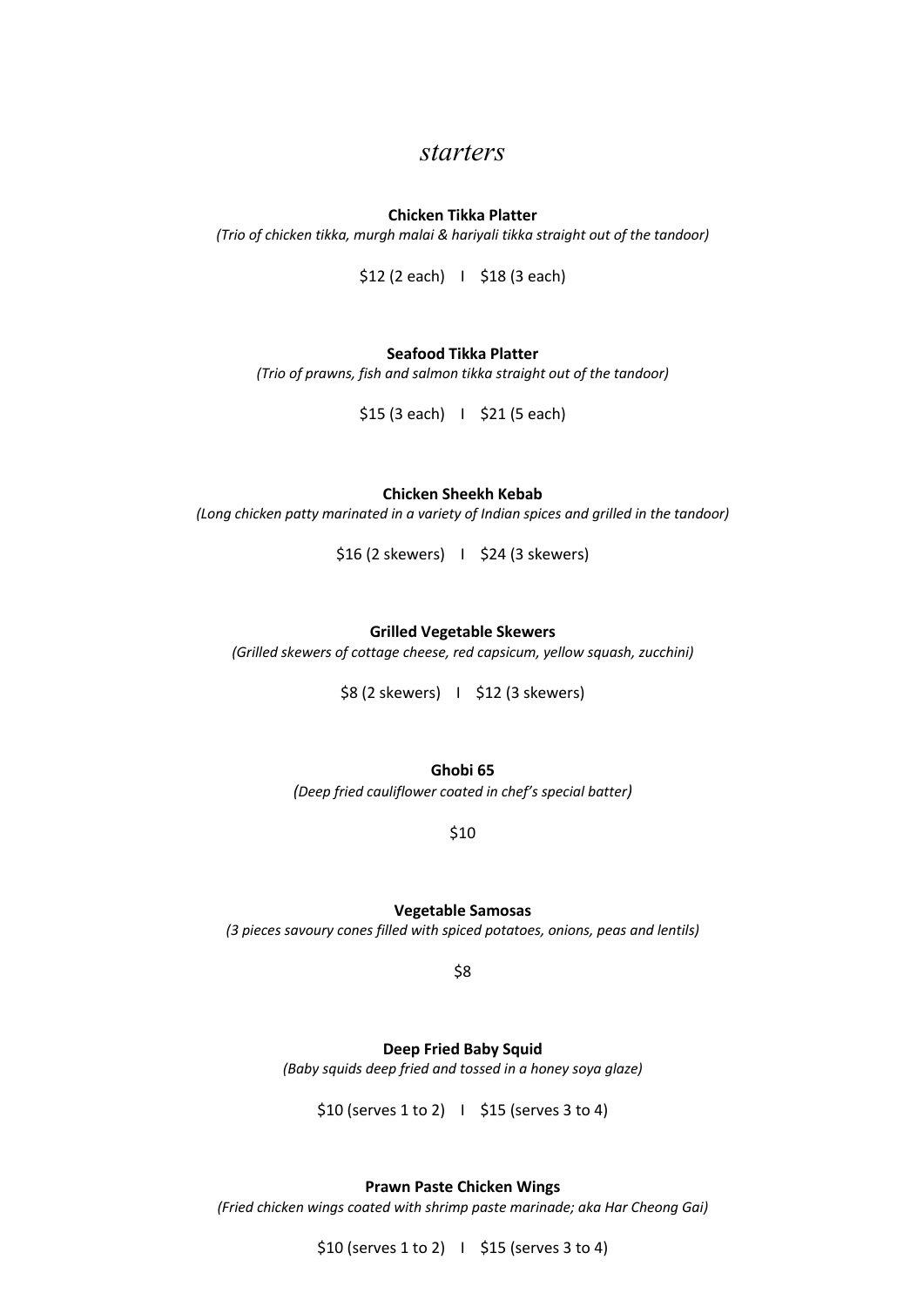### **Salted Egg Crispy Squid Rings**

*(Traditional fried calamari coated with salted egg for a twist of flavour)*

\$10 (serves 1 to 2) I \$15 (serves 3 to 4)

### **Jumbo Crab Cakes**

*(2 pieces breadcrumb coated cakes filled with crab meat and leek)*

\$12

### **Potato Croquettes**

*(2 pieces fried breaded mashed potato loaded with melted cheese)*

\$6

### **Roasted Stuffed Portobello Mushrooms**

*(2 pieces portobello mushrooms stuffed with spinach and goat cheese)*

\$8

**Onion Rings**

*(Tower of lightly battered onion rings)*

\$6

### **Truffle Fries**

*(Crispy potato fried with truffle oil and topped with shaved parmesan cheese)*

\$6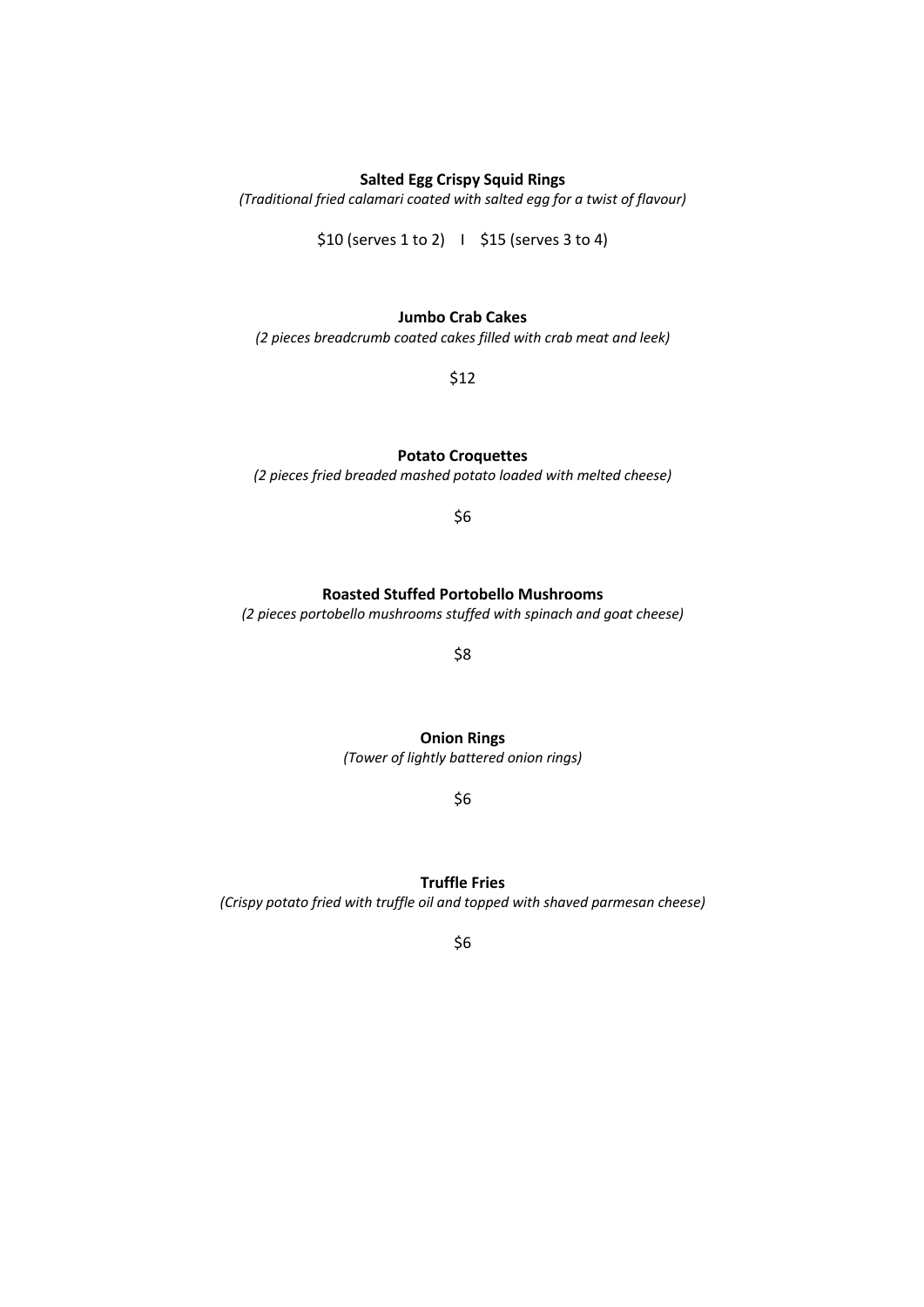## *indian selections*

### **Chicken Biryani**

 $$12$  (serves 1 to 2) |  $$18$  (serves 3 to 4)

### **Mutton Biryani**

 $$14$  (serves 1 to 2)  $\mid$  \$21 (serves 3 to 4)

### **Prawn Biryani**

\$14 (serves 1 to 2) I \$21 (serves 3 to 4)

### **Vegetable Biryani**

 $$10$  (serves 1 to 2) |  $$14$  (serves 3 to 4)

### **Mysore Chicken**

*(Chicken pieces cooked in a thick and spicy gravy)*

 $$15$  (serves 1 to 2) |  $$22$  (serves 3 to 4)

### **Butter Chicken**

*(Boneless chicken in a mildly spiced and creamy gravy)*

 $$14$  (serves 1 to 2) |  $$21$  (serves 3 to 4)

### **Chicken 65**

*(Deep fried boneless chicken coated in chef's special batter)*

 $$15$  (serves 1 to 2) |  $$22$  (serves 3 to 4)

### **Mutton Fried**

*(Boneless pieces of lamb fried dry in a medley of spices)*

 $$17$  (serves 1 to 2) |  $$25$  (serves 3 to 4)

### **Rogan Josh**

*(Succulent pieces of lamb in a mildly spice gravy)*

 $$17$  (serves 1 to 2) |  $$25$  (serves 3 to 4)

### **Mutton Korma**

*(Boneless lamb slow cooked with yogurt, whole and powered spices)*

\$17 (serves 1 to 2) I \$25 (serves 3 to 4)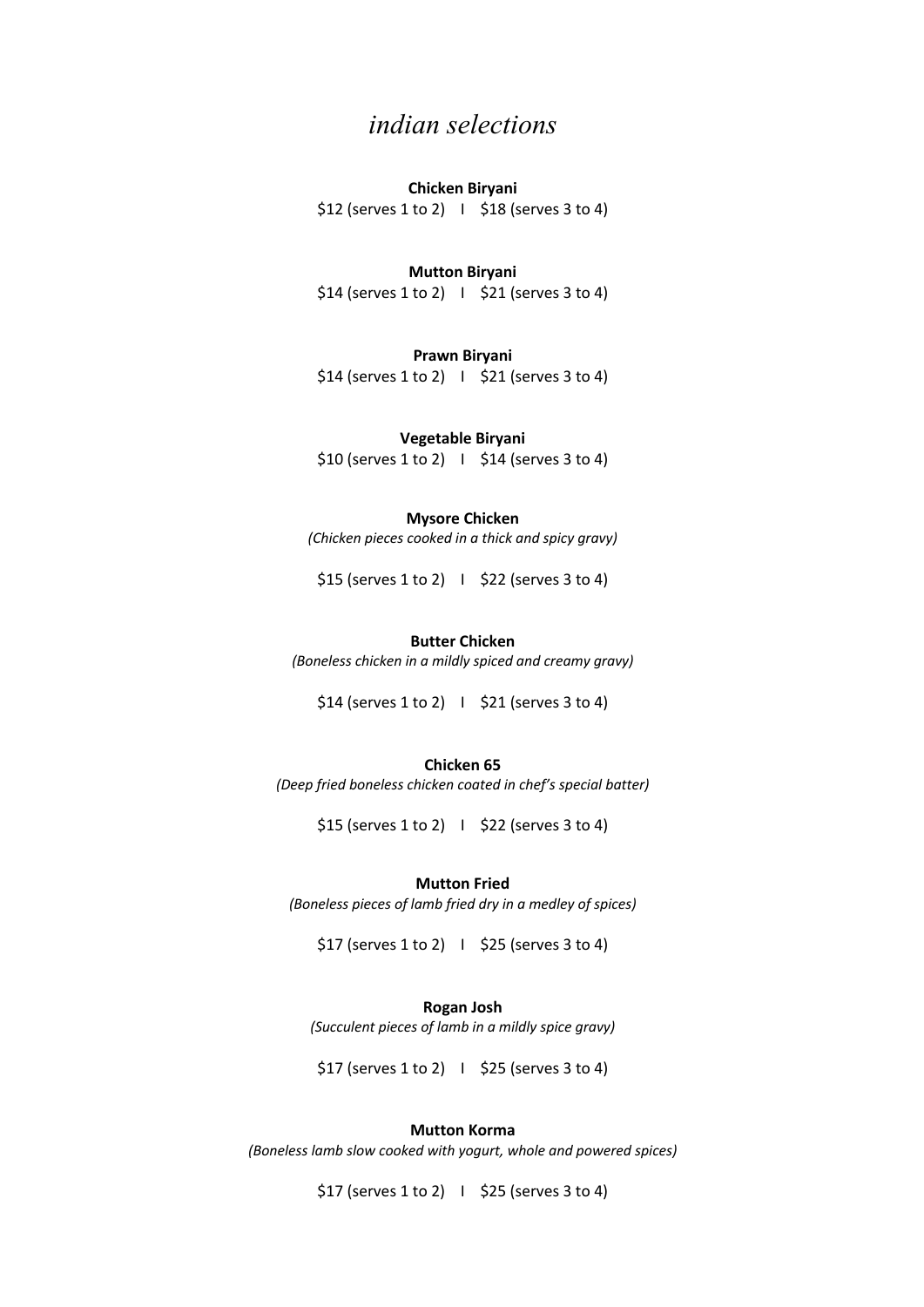### **Fish Head Curry**

*(Fish head simmered to perfection in a spicy curry base filled with vegetables)*

\$15 (Half) I \$28 (Whole)

### **Fish in Banana Leaf**

*(Fried fish fillets coated in chef's special batter and served on a banana leaf)*

\$12 (serves 1 to 2) I \$18 (serves 3 to 4)

### **Methi Fish**

*(Succulent pieces of fish fillets in a fenugreek-based gravy)*

 $$12$  (serves 1 to 2) |  $$18$  (serves 3 to 4)

### **Malabar Prawn Curry**

*(Prawns simmered in a coconut-based curry with hint of tanginess)*

 $$17$  (serves 1 to 2) |  $$27$  (serves 3 to 4) .

### **Masala Prawns**

*(Prawns cooked in a thick and spicy masala base)*

 $$17$  (serves 1 to 2) |  $$27$  (serves 3 to 4)

### **Yellow Dhal Fried**

*(Yellow lentils simmered into a thick gravy, a must with naan)*

\$12 (serves 1 to 2) I \$15 (serves 3 to 4)

**Vegetables**

*(Selection: aloo matter, gobi manchurian, palak paneer, bhindi piaz, mixed vegetable korma)*

 $$12$  (serves 1 to 2) |  $$15$  (serves 3 to 4)

### **Naans & Rotis**

*(Selection: Plain naan, butter naan, garlic naan, cheese naan, batura, 2 pcs puri)*

\$3

**Rice** *(Selection: Basmati rice, Jeera rice)*

\$6 (serves 1 to 2) I \$8 (serves 3 to 4)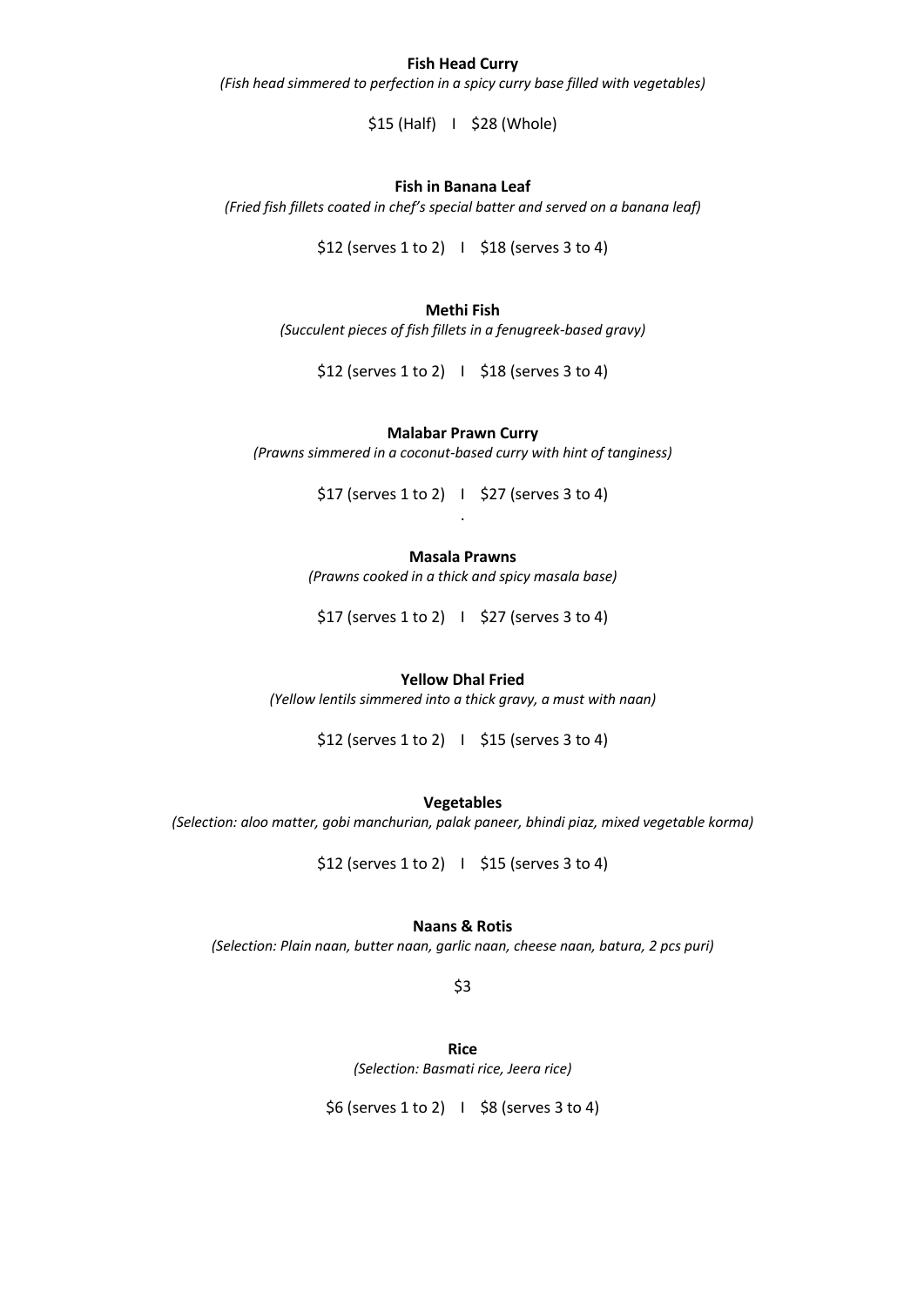## *chinese selections*

### **Baked Chicken**

*(Select either salt-baked or mala-baked whole chicken)*

\$22

### **Roast Chicken**

*(Succulent whole or half chicken roasted with mild spices)*

\$10 (half) I \$15 (whole)

### **Gong Bao Chicken**

*(Chicken cubes tossed with peanuts, vegetables and chili peppers)*

 $$10$  (serves  $1$  to  $2$ )  $\mid$   $$15$  (serves  $3$  to  $4$ )

### **Mongolian Chicken**

*(Chicken cubes sautéed in a mildly spicy creamy sauce)*

 $$10$  (serves 1 to 2) |  $$15$  (serves 3 to 4)

### **Sliced Beef with Mushrooms**

*(Tender beef fillets tossed lightly with assortment of mushrooms)*

\$18 (serves 1 to 2) I \$27 (serves 3 to 4)

### **Black Pepper Beef**

*(Tender beef fillets tossed with peppers in a spicy black pepper sauce)*

 $$16$  (serves 1 to 2) |  $$24$  (serves 3 to 4)

### **Whole Sea Bass**

*(Style of cooking: Hong Kong Steamed, Sweet & Sour, Deep Fried with Superior Soya Sauce)*

\$18

### **Assam Fish Head**

*(Fish head simmered in chef's special spicy assam sauce)*

\$15 (Half) I \$28 (Whole)

### **Fish Slice with Ginger and Onion**

*(Fish fillets stir fried with ginger and spring onion)*

 $$14$  (serves 1 to 2) |  $$21$  (serves 3 to 4)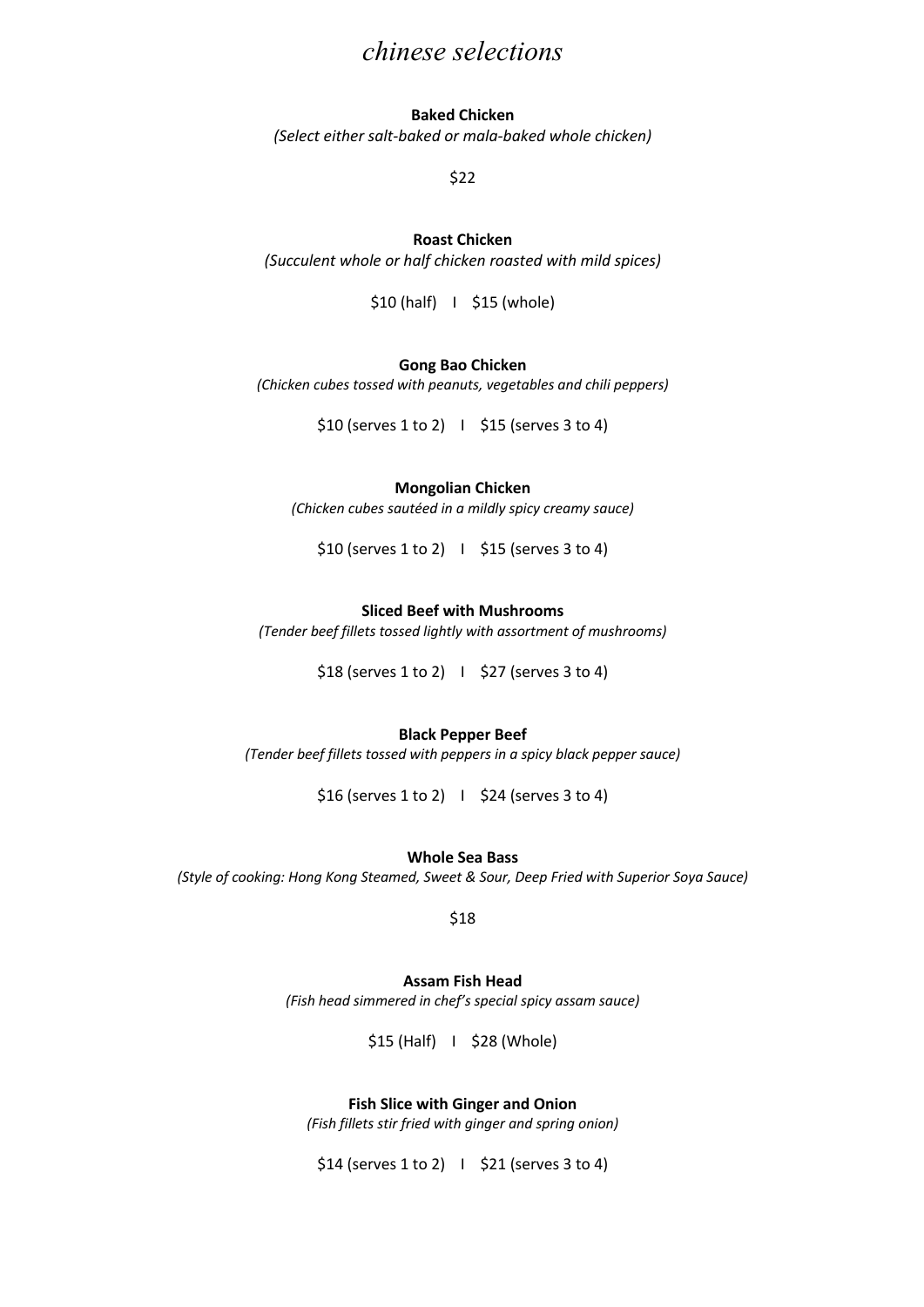### **Sweet & Sour Fish Slice**

*(Fish fillets stir fried with onions and peppers in a sweet-sour sauce)*

 $$14$  (serves 1 to 2)  $\mid$  \$21 (serves 3 to 4)

### **Sambal Sotong**

(Squid rings in a spicy sambal sauce)

 $$14$  (serves 1 to 2) |  $$21$  (serves 3 to 4)

### **Cereal Prawns**

*(Deep fried prawns coated with chef's special cereal coating)*

\$18 (serves 1 to 2) I \$27 (serves 3 to 4)

#### **Salted Egg Prawns**

*(De-shelled tiger prawns sautéed in a creamy salted egg sauce)*

\$18 (serves 1 to 2) I \$27 (serves 3 to 4)

**Lala**

*(Cooking style: Spring Onion & Ginger, Sambal)*

 $$16$  (serves 1 to 2) |  $$25$  (serves 3 to 4)

### **Hotplate or Claypot Tofu**

*(Assortment of tofu and other vegetables simmered in a claypot)*

 $$12$  (serves 1 to 2) |  $$18$  (serves 3 to 4)

### **Omelette**

*(Selection: Plain, Chai-Poh, Onion, Fuyong)*

\$8 (serves 1 to 2) I \$12 (serves 3 to 4) Fuyong: +\$2

#### **Vegetables**

*(Selection: Beansprouts with Salted Fish, Sambal kang kong, Baby kalian with garlic, Braised eggplant, French beans)*

\$12 (serves 1 to 2) I \$16 (serves 3 to 4)

### **Noodles**

*(Selection: Ee-fu noodles with chives, Seafood mee goreng, Seafood Horfun, Sliced fish thick beehoon soup)*

\$8 (serves 1 to 2) I \$12 (serves 3 to 4)

### **Fried Rice**

*(Selection: Egg, Salted Fish, Yangchow, Sambal Seafood/Chicken)*

\$8 (serves 1 to 2) I \$12 (serves 3 to 4)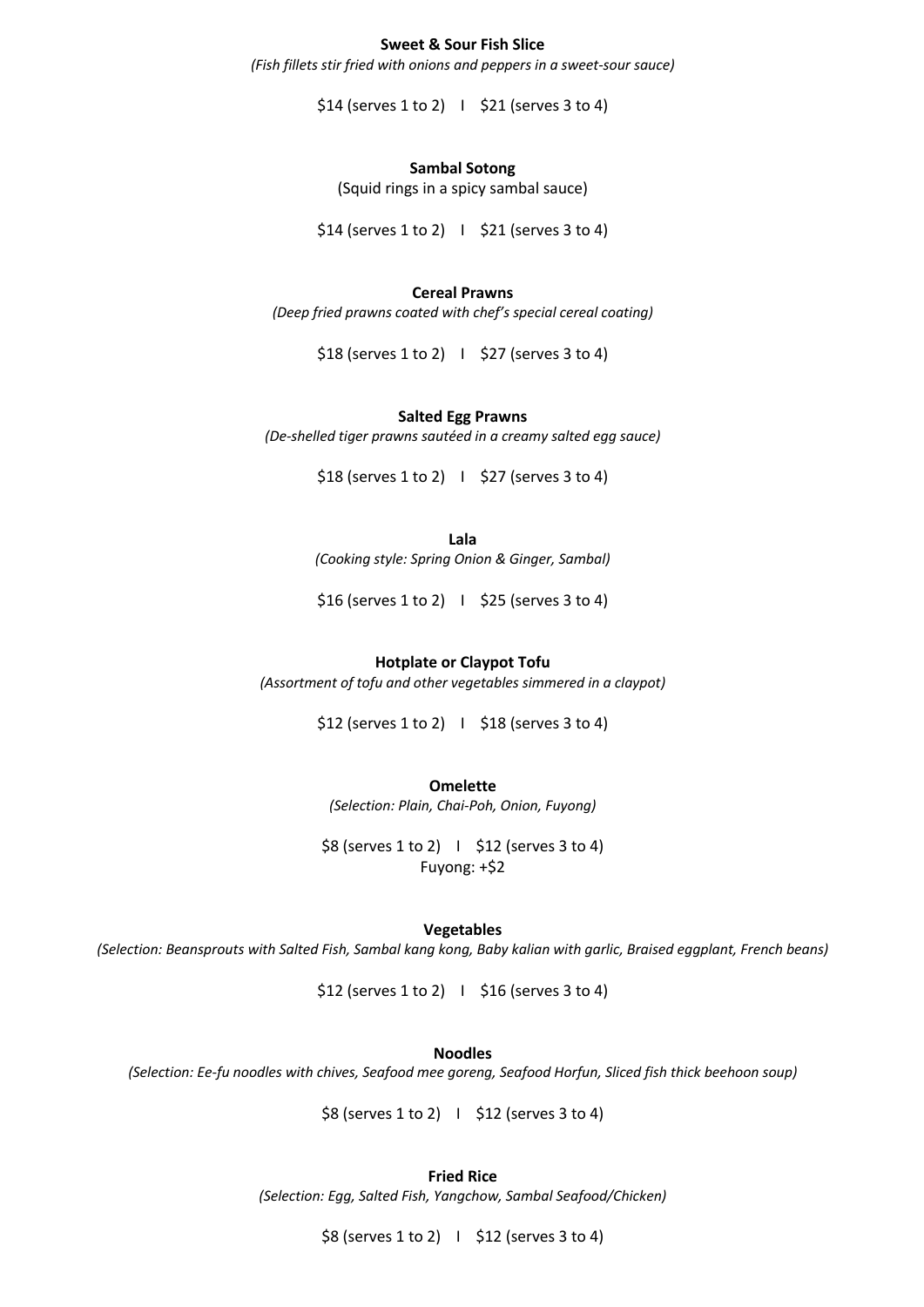## *western selections*

### **Classic Beef Burger w Fries**

*(Grilled thick beef patty, cheddar cheese, tomatoes, lettuce, and gherkins)*

\$13

### **Classic Chicken Burger w Fries**

*(Breaded crispy chicken patty, cheddar cheese, tomatoes, lettuce, and gherkins)*

\$12

### **Zero Burger w Fries**

*(Vegetarian burger patty with cheddar cheese, tomatoes, lettuce and gherkins)*

\$10

**Club BLT Sandwich w Fries**

*(Turkey bacon, lettuce, tomato and egg)*

\$10

### **Club Grilled Chicken Sandwich w Fries**

*(Grilled chicken breast, turkey bacon, and cheddar cheese)*

\$10

### **Ham & Cheese Sandwich w Fries** *(Classic turkey ham and cheddar cheese sandwich)*

\$10

### **Chicken Bolognese Spaghetti**  *(xxx)*

#### \$10

**Spaghetti Carbonara**

*(xxx)*

\$10

### **Spaghetti Marinara** *(xxx)*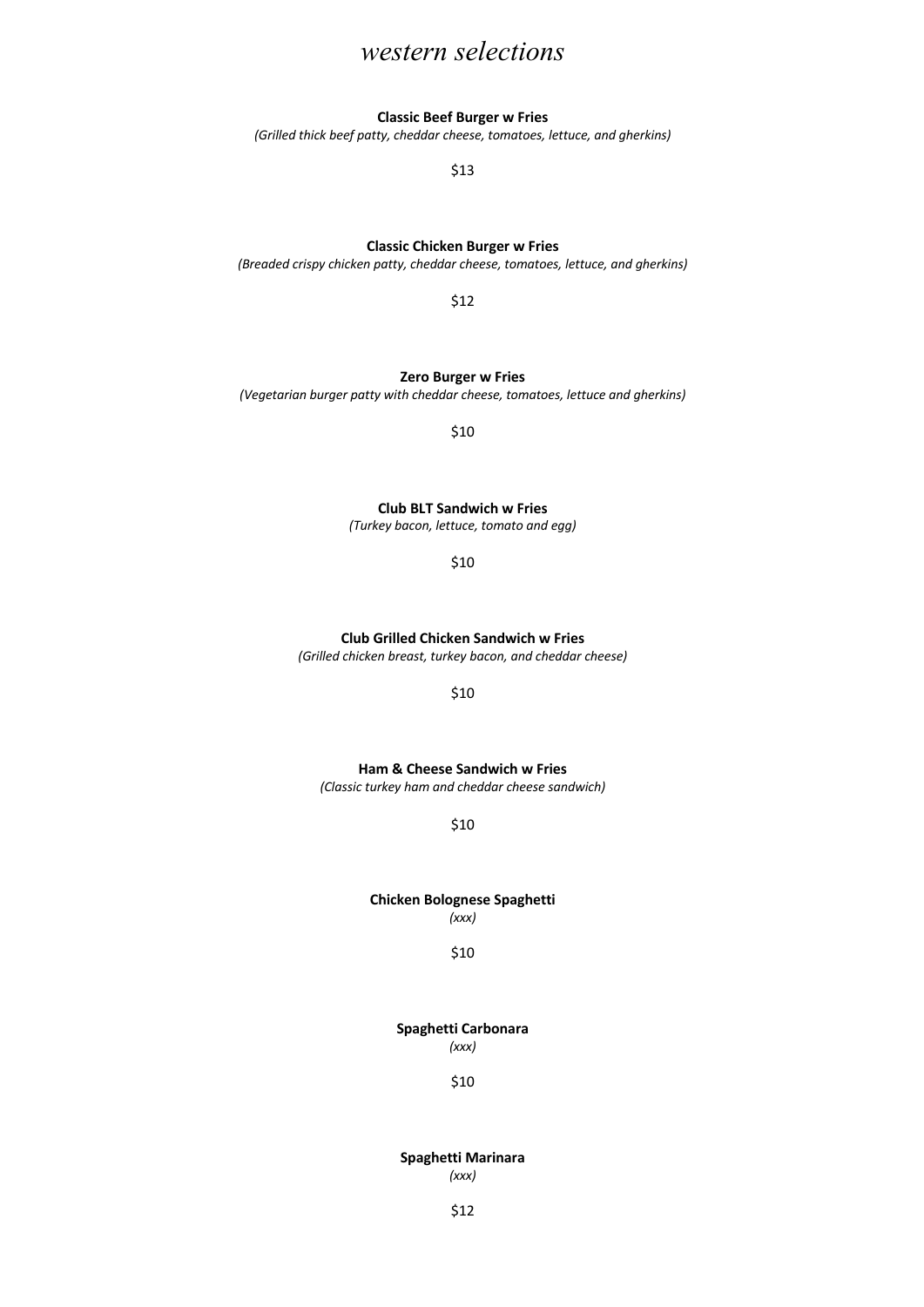### **Mac & Cheese**

*(Macaroni engulfed in a fusion of Mozzarella, Parmesan and Cheddar cheeses with a light breadcrumb topping)*

### \$12

### **Ribeye Steak**

### *(Grilled 200g ribeye steak with herb butter with sides of mushrooms and creamy spinach)*

\$28

**Lamb Chops** *(Grilled rosemary-marinated lamb chops with couscous and steamed vegetables on the side)*

\$25

**Chicken Chop**

*(Grilled succulent chicken thigh with steamed rice and vegetables on the side)*

\$18

### **Fish & Chips**

*(Lightly battered pacific dory with potato wedges on the side)*

\$13

**Salmon Steak**

*(Grilled salmon fillet with rice/mash and steamed vegetables on the side)*

\$20

**Bangers and Mash** *(Chicken sausage with mashed potato)*

\$12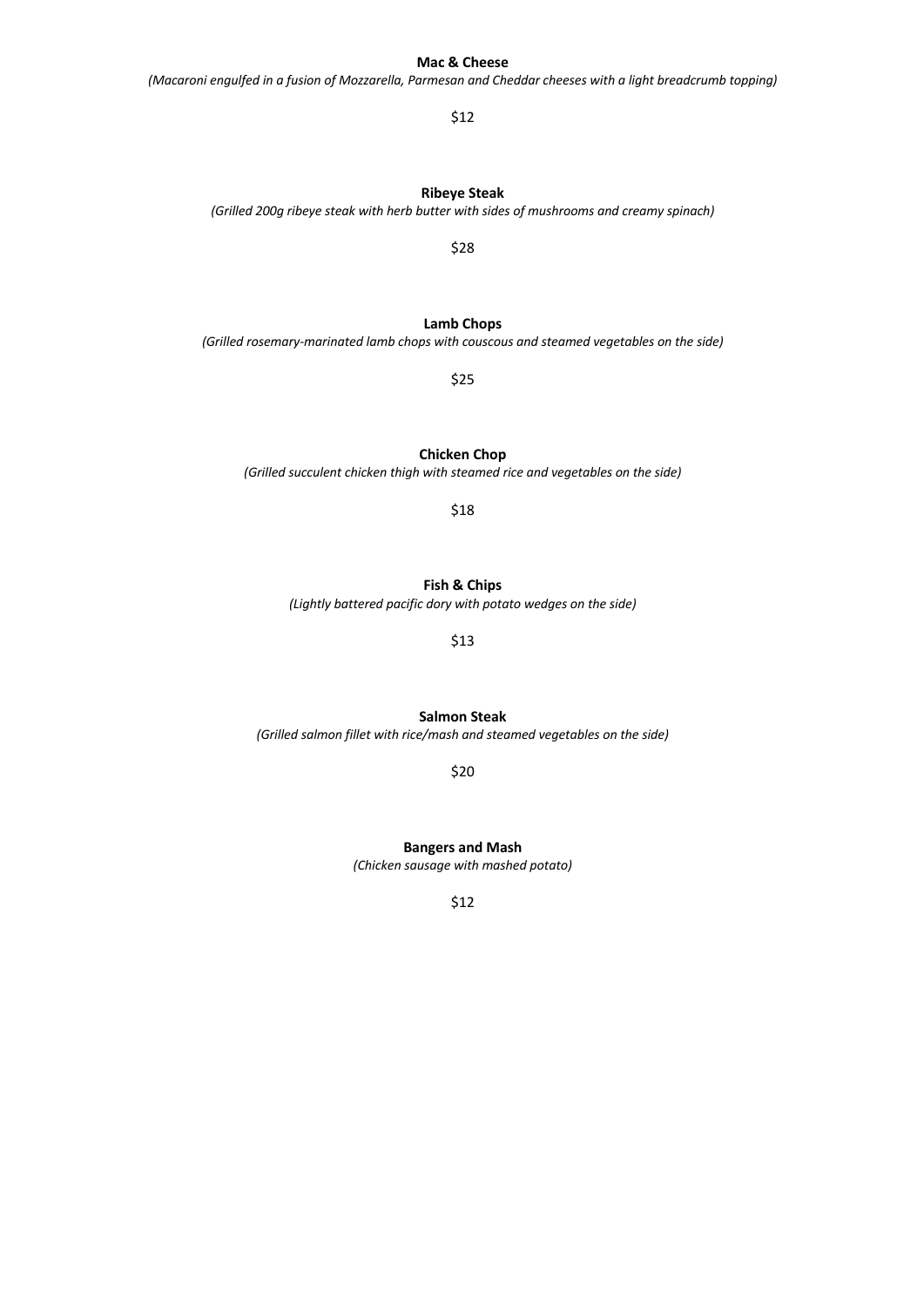### *desserts*

(single serving)

### **Gulab Jamun**

*(Fried Khoya Dough soaked in rose syrup)*

\$4

**Ras Malai**

*(Chenna or cottage cheese balls in a creamy milk syrup with a dash of saffron mixture)*

\$5

**Kashmiri Dessert Naan**

*(Naan stuffed with preserved fruits, best eaten with Teh/Kopi Tarik or Masala Tea)*

\$4

**Chng Tng**

*(Soaked Chinese barley, green bean, white fungus, dried longan, peng ta hai, dried lotus, large sago)*

\$5

**Longan with Almond Jelly & Sea Coconut**

*(Silky and smooth almond jelly with soft longan and sea coconut)*

\$5

**Red Bean Pancake**

*(Crispy brown crepe hugging a layer of sweet and velvety red bean paste)*

\$8

**Banana Fritters**  *(Deep fried banana fritters served with vanilla ice cream)*

\$5

**Waffles** *(Crisp battercake served with choice of vanilla or chocolate ice cream)*

\$5

**Molten Lava Cake**

*(Moist chocolate cake with chocolate at the center topped with vanilla or chocolate ice Cream)*

\$xxx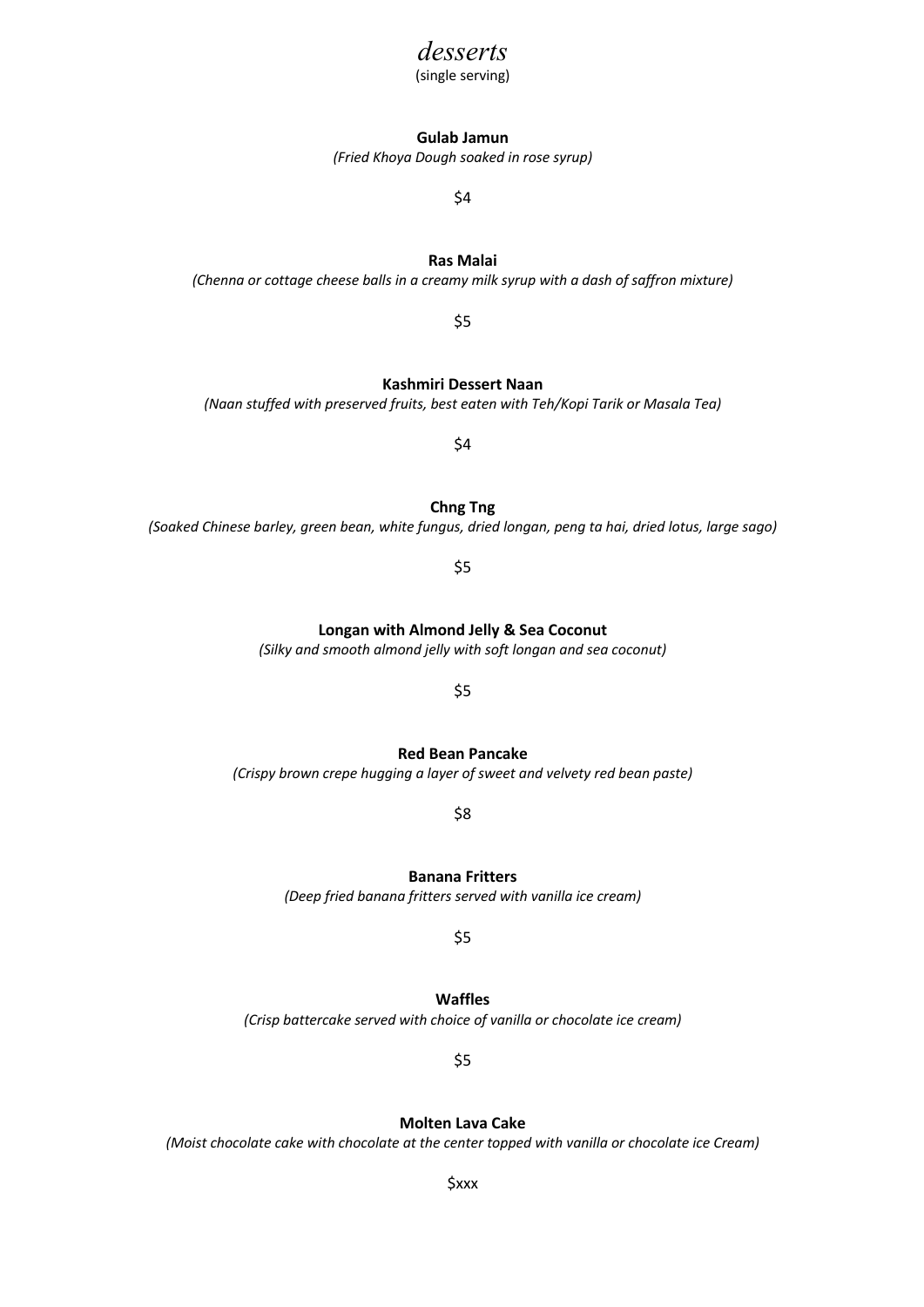### **Cheesecake**

*(Rich and indulgent American cheesecake)*

\$xxx

*(Espresso soaked chocolate cookies layered with creamy and rich mascarpone cheese with a dash of cocoa powder)* \$xxx

**Tiramisu**

*(Mixture of sweet kernel corn, milk and shaved ice topped with vanilla ice-cream)*

\$5

**Cendol** *(Iced sweet dessert with drops of green rice flour jelly, red beans, coconut milk and palm sugar syrup )*

\$5

**Ice Kacang** *(Thirst quenching colourful concoction of shaved ice, red beans, grass jelly and assortment of sweet syrups)*

\$5

**Ice Cream Sundae** *(Choice of vanilla, chocolate or strawberry ice cream with hot chocolate fudge, rainbow jimmies, topped with maraschino cherry)*

\$xxx per scoop

**Mixed Fruit Bowl** *(Medley of fruits with yogurt and honey)*

\$5

### **Mais Con Yelo**